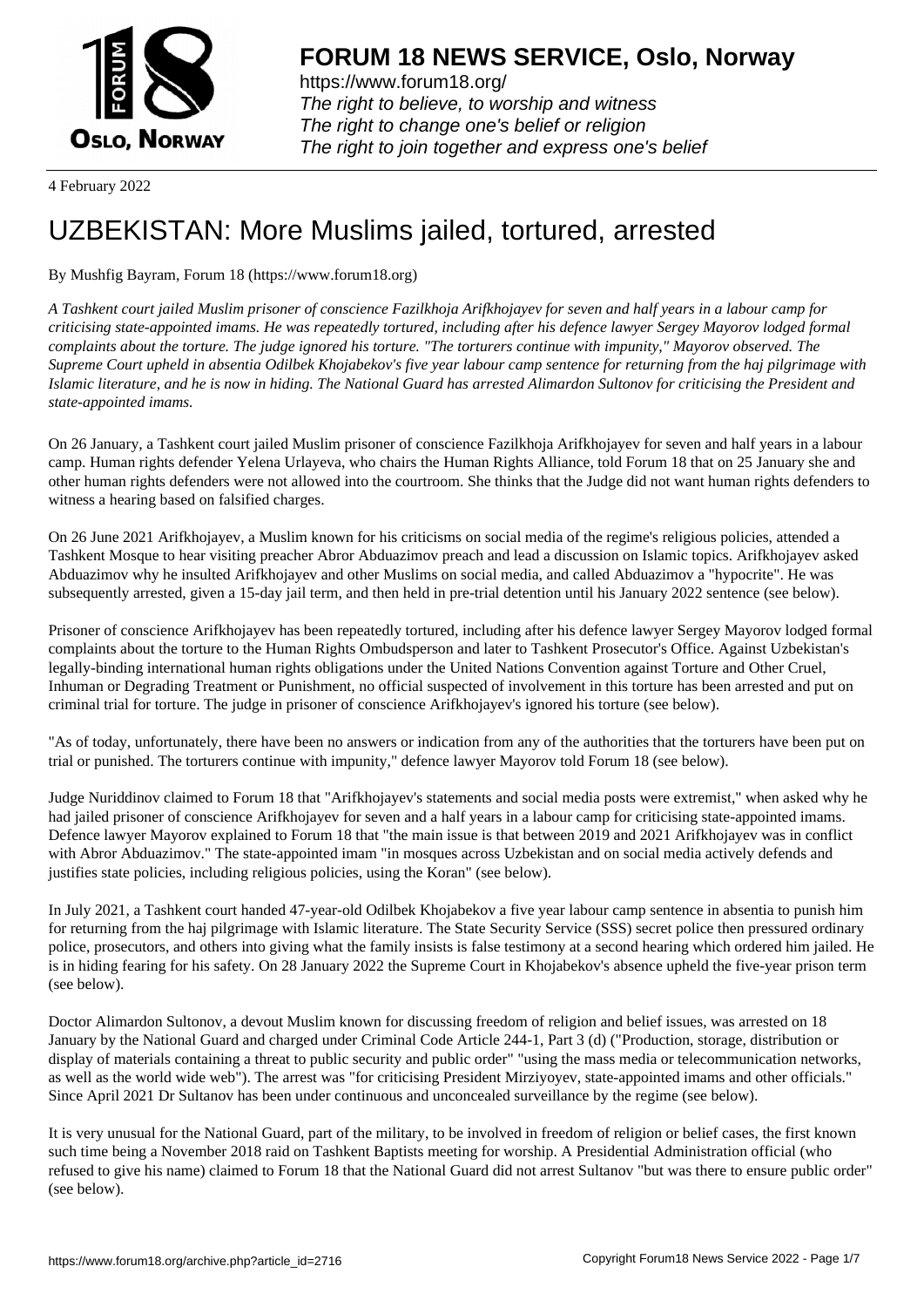Dr Sultonov's parents to visit him (see below).

Human rights defender Urlayeva of the Human Rights Alliance commented on the cases of prisoners of conscience Arifkhojayev and Sultonov that "these human rights defenders only want the authorities to allow Muslims freedom. They want our society be democratic. They express their opinions of how they understand Islam." She added that "imprisoning them is a clear signal from the state to society that any criticism will be severely punished" (see below).

In November 2021, police detained Muslim former prisoner of conscience Khayrullo Tursunov and other Muslims, warning them not to meet to sharing a meal and praying together. Some were tortured and one later given a long jail term (https://www.forum18.org/archive.php?article\_id=2719).

Continued targeting of Muslims exercising their freedom of religion and belief

The regime has also continued to target other Muslims who exercise their freedom of religion and belief outside state control, including harassing an 18-year-old Muslim from Tashkent who wears the hijab

(https://www.forum18.org/archive.php?article\_id=2712). The family complained to the President and others without success and have themselves been targeted by the regime for complaining. Police told neighbours that the authorities do not like her and warned them not to associate with her. "Muslims are indignant that the state is attacking their beards and hijab, which is a very private matter for each individual," one Muslim who wished to remain anonymous for fear of state reprisals told Forum 18.

Police raided the home of Tashkent Muslim Laziz Asadov, seizing two Korans and other property after he continued to criticise the regime's religious policies (https://www.forum18.org/archive.php?article\_id=2704). This included criticising for criticising the regime's actions against hijab wearers, including as it affected his secondary school age daughter. The search warrant claimed he is implicated in a criminal case against a man he does not know, and Asadov has fled abroad.

Journalists and editors from Azon.uz and Kun.uz were fined in June 2021 for publishing articles on religious themes without Religious Affairs Committee permission (https://www.forum18.org/archive.php?article\_id=2673). One of the articles the Committee objected to was about the New Zealand Police adopting the hijab as part of police uniform, which Kun.uz sourced from a BBC report. The regime has told journalists that every article which the Religious Affairs Committee might be interested in must be sent to them for pre-publication "expert analysis" (https://www.forum18.org/archive.php?article\_id=2699). The regime is also targeting ordinary members of religious communities who express their views (https://www.forum18.org/archive.php?article\_id=2673). Officials warned Shia Muslims in Bukhara and Samarkand in late June "not to publish religious materials on their social media." One human rights defender stated that "after the warning many deleted their accounts, or deleted religious materials." A human rights defender noted that "some even stopped talking to or associating with people who had been warned".

A human rights defender who wished to remain anonymous for fear of state reprisals told Forum 18 that "the regime wants to shut people up and does not want citizens to freely exchange their thoughts or ask questions about Islam." (https://www.forum18.org/archive.php?article\_id=2673) They commented that "this will not lead anything good but will lead to extremism," noting that "we need real reforms and freedoms, including freedom of religion and belief, if we do not want extremism."

Seven and a half years in labour camp for criticising state-appointed imams

On 26 January 2022, after a two-day trial, Judge Zakhiddin Nuriddinov of Tashkent's Olmazor District Criminal Court jailed Muslim prisoner of conscience Fazilkhoja Arifkhojayev for seven and half years in a labour camp.

Arifkhojayev was jailed under Criminal Code Article 244-1, Part 3 (d) ("Production, storage, distribution or display of materials containing a threat to public security and public order" "using the mass media or telecommunication networks, as well as the world wide web") (https://www.forum18.org/archive.php?article\_id=2699). Judge Nuriddinov ordered that Arifkhojayev's prison term be counted from 13 July 2021, when he was put under pre-trial arrest.

Human rights defender Yelena Urlayeva, who chairs the Human Rights Alliance, told Forum 18 that on 25 January she and other human rights defenders were not allowed into the courtroom. "The Court at first did not want to allow anyone inside, making an excuse of the coronavirus rules." After complaints from the family, three or four relatives were allowed in, but no human rights defenders.

"I have seen Olmazor Court's hall for hearings," human rights defender Urlayeva explained. "Ten people could easily sit there, provided we observe the social distancing." She thinks that the Judge did not want human rights defenders to witness a hearing based on falsified charges.

On 13 December 2021 prosecutors sent the case to the Court for criminal trial (https://www.forum18.org/archive.php?article\_id=2704). Arifkhojayev's brother Jamol told Forum 18 at that time that his brother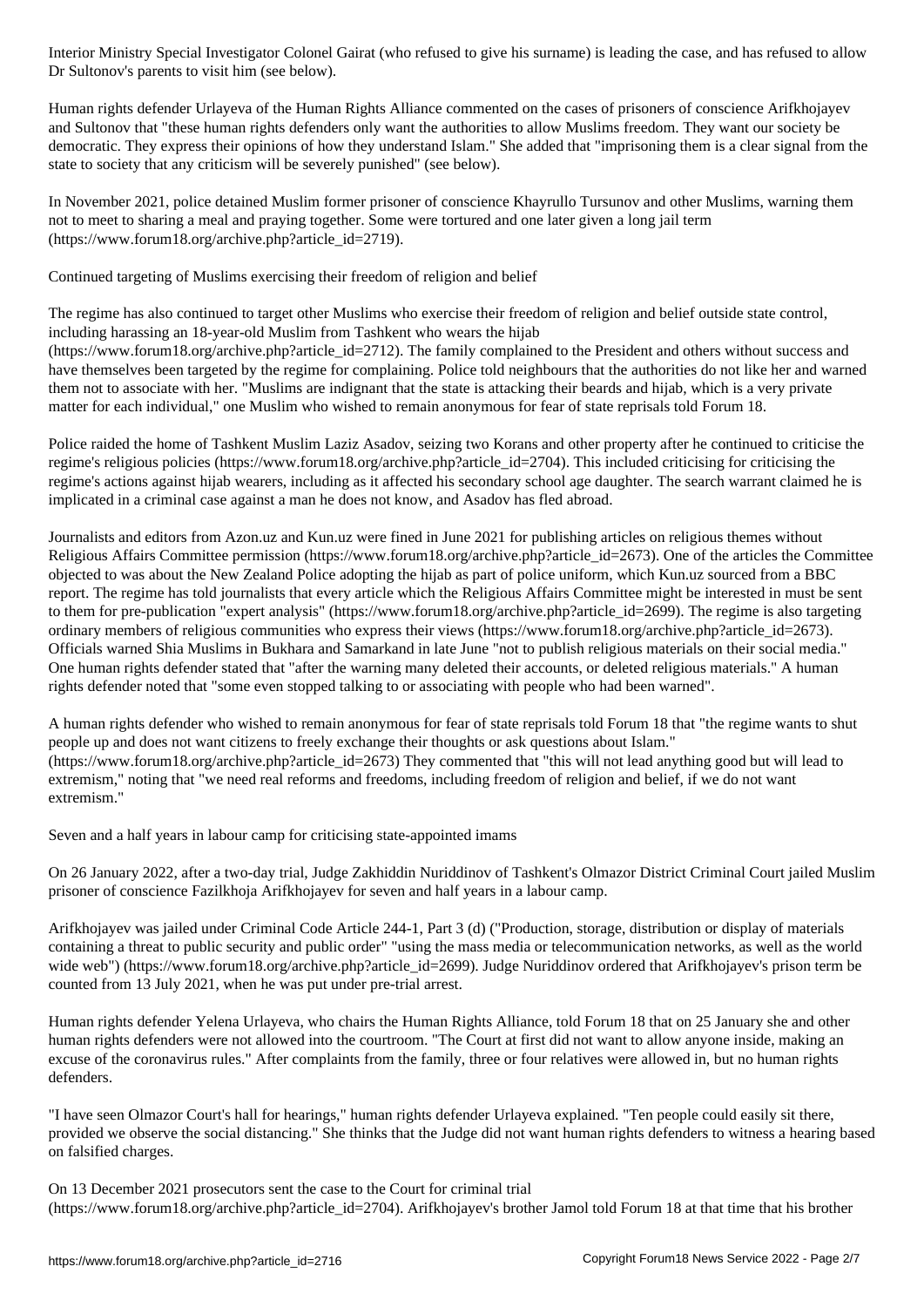Such charges were in March 2021 used to jail a group of Muslim men for up to six years

(https://www.forum18.org/archive.php?article\_id=2692) in a labour camp after meeting together to learn how to pray and to discuss Islamic topics. Targetting men who meet to learn about Islam and pray with police agent provocateurs and jailing them has been increasing since 2019.

Arrested for criticising state-appointed imams

On 26 June 2021, Arifkhojayev, a Muslim known for his criticisms on social media of the regime's religious policies, attended Tukhtaboy Mosque in Tashkent's Olmazor District to hear visiting preacher Abror Abduazimov preach and lead a discussion on Islamic topics. Arifkhojayev asked Abduazimov why he insulted Arifkhojayev and other Muslims on social media, and called Abduazimov a "hypocrite".

On 28 June, after complaints from informers working with Olmazor Police, police arrested Arifkhojayev (https://www.forum18.org/archive.php?article\_id=2673), opened a case against him under Administrative Code Article 183 ("Petty hooliganism"), and searched his phone. A Religious Affairs Committee "expert analysis" (https://www.forum18.org/archive.php?article\_id=2699) found what it claimed to be "religious fundamentalism" on the phone.

Also on 28 June, Judge Begzod Umirov of Tashkent's Olmazor District Criminal Court sentenced Arifkhojayev to a 15-day jail term for alleged "petty hooliganism". Other local Muslims were in 2021 given 15-day short-term jail sentences for asking whether state-appointed imams properly observe and teach Islam (https://www.forum18.org/archive.php?article\_id=2673).

On 14 July 2021 a court ordered prisoner of conscience Arifkhojayev to be held in three-month pre-trial detention (https://www.forum18.org/archive.php?article\_id=2704) and investigated under this charge. The judge refused to explain to Forum 18 why he did this.

## Repeatedly tortured

As prisoner of conscience Arifkhojayev began his sentence his beard was shaved off, and he was tortured by being given poor food, being kept in solitary confinement, and being denied a shower and fresh clothing

(https://www.forum18.org/archive.php?article\_id=2673). Officers Abdurakhmon, Botyr and Saidislom (who refused to give their last names) from Tashkent Police "Struggle with Extremism and Terrorism Department" came to Arifkhojayev's cell "regularly to insult and threaten him with physical torture when he asked to see his lawyer," his defence lawyer Sergey Mayorov stated.

The duty officer in Panelni Police Detention Centre (who refused to give his name) denied that Arifkhojayev was tortured. "Nothing like that happened," he claimed to Forum 18.

Police also denied prisoner of conscience Arifkhojayev access to his own lawyer  $(\text{https://www.forum18.org/archive.php?article id=2704})$ , and questioned him with a state-appointed lawyer he did not want as a new criminal charge was opened against him.

His lawyer Mayorov thinks that the officers from Tashkent Police "Struggle with Extremism and Terrorism Department" visited and threatened Arifkhojayev with torture during the 15-day sentence "to psychologically break Arifkhojayev to 'prepare' him for the criminal investigation" (https://www.forum18.org/archive.php?article\_id=2673).

"The torturers continue with impunity"

Defence lawyer Mayorov on 23 August 2021 complained to the Human Rights Ombudsperson of the Oliy Majlis (the Parliament which does not face free and fair elections (https://www.osce.org/files/f/documents/9/3/452170\_1.pdf)), about the torture of prisoner of conscience Arifkhojayev. On 26 August the Ombudsperson referred the complaint to the Prosecutor General's Office for investigation.

Against Uzbekistan's legally-binding international human rights obligations under the United Nations Convention against Torture and Other Cruel, Inhuman or Degrading Treatment or Punishment (https://www.forum18.org/archive.php?article\_id=2699), no official suspected of involvement in this torture has been arrested and put on criminal trial for torture. The regime routinely ignores this obligation (https://www.forum18.org/archive.php?article\_id=2699).

The Prosecutor General's Office did not answer multiple calls from Forum 18 on 4 February 2022.

Even after defence lawyer Mayorov's formal complaint, prisoner of conscience Arifkhojayev was also tortured again in September 2021 by being threatened by Otabek Jamolov, head of Tashkent's police "Struggle with Extremism and Terrorism Department", that he will "never see daylight or his family again" (https://www.forum18.org/archive.php?article\_id=2688). Lawyer Mayorov thinks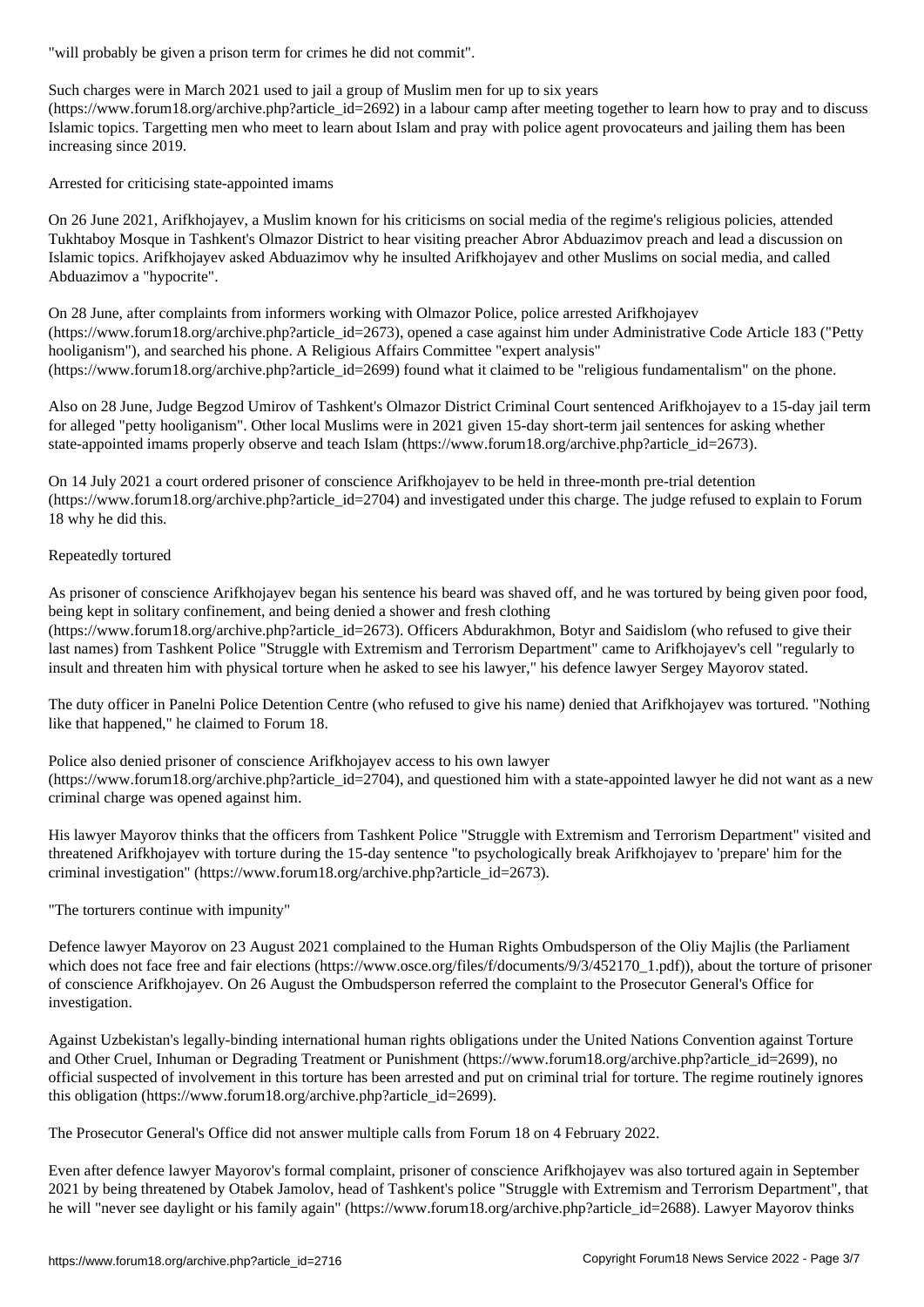On 26 October, defence lawyer Mayorov in writing asked Tashkent City Prosecutor's Office to investigate the torture of prisoner of conscience Arifkhojayev and punish the responsible police officers.

Tashkent City Prosecutor Ulugbek Kosimov and his assistant Jalol Nodirov on 4 February 2022 refused to comment to Forum 18 on the failure to arrest suspect torturers and put them on criminal trial.

In November 2021 Tashkent Police officers once again tortured prisoner of conscience Arifkhojayev (https://www.forum18.org/archive.php?article\_id=2704), family members told Forum 18. They threatened him with extremely insulting statements, and threatened that police would carry out an extreme physical assault on his wife in his presence.

Tashkent Police officers (who refused to give their names) on 9 December refused to discuss the torture, or whether the suspect torturers are being brought to justice in line with Uzbekistan's international human rights obligations.

"As of today, unfortunately, there have been no answers or indication from any of the authorities that the torturers have been put on trial or punished," defence lawyer Mayorov told Forum 18 on 3 February 2022. "The torturers continue with impunity."

Judge ignores torture, claims criticism of state-appointed imams "extremist"

Judge Nuriddinov claimed to Forum 18 on 4 February that "Arifkhojayev's statements and social media posts were extremist," when asked by Forum 18 why he had jailed prisoner of conscience Arifkhojayev for seven and a half years in a labour camp for criticising state-appointed imams (https://www.forum18.org/archive.php?article\_id=2699).

"I gave my decision, I will not comment further," Judge Nuriddinov added. "Ask the Supreme Court for comments." He refused to explain why he ignored the fact that Arifkhojayev was tortured during the pre-trial investigation.

Judge Nuriddinov in his verdict (seen by Forum 18) claimed that prisoner of conscience Arifkhojayev "partially admitted his guilt" by telling the Court that he had between 2019 and 2021 criticised state officials and state appointed Imams about various political, social, and religious issues.

The verdict claims that Arifkhojayev commented on "the deficiencies of state reforms" and stated that Imams had made false statements in mosques and on social media, including insulting Arifkhojayev and other human rights defenders.

"The main issue.."

Prisoner of conscience Arifkhojayev's lawyer Sergey Mayorov told Forum 18 on 2 February 2022 that "the case is a fabrication. His social media posts and other comments are a secondary issue." Mayorov explained that "the main issue is that between 2019 and 2021 Arifkhojayev was in conflict with Abror Abduazimov."

The state-appointed imam (https://www.forum18.org/archive.php?article\_id=2699) "in mosques across Uzbekistan and on social media actively defends and justifies state policies, including religious policies, using the Koran."

"I told the Court that Abduazimov and Arifkhojayev argued with each other on the meanings of Koranic passages," Mayorov told Forum 18. "The culmination of this was when Arifkhojayev confronted Abduazimov in person in Tukhtaboy Mosque  $(\text{https://www.forum18.org/archive.php?article id=2673})$  and in the hearing of others called him a liar."

Defence lawyer Mayorov also told the Court that the authorities have not investigated Abduazimov's insulting statements on social media against Arifkhojayev, family members and other human rights defenders.

Prisoner of conscience Arifkhojayev is still being held in Tashkent's Investigation Prison No. 1, the address of which is:

Ichki Ishlar Vazirligi 1-sonli Tergov Xibisxonasi

Bogzor kochasi

Zangiota tumani

Tashkent viloyati

Uzbekistan

Supreme Court upholds five-year sentence imposed in defendant's absence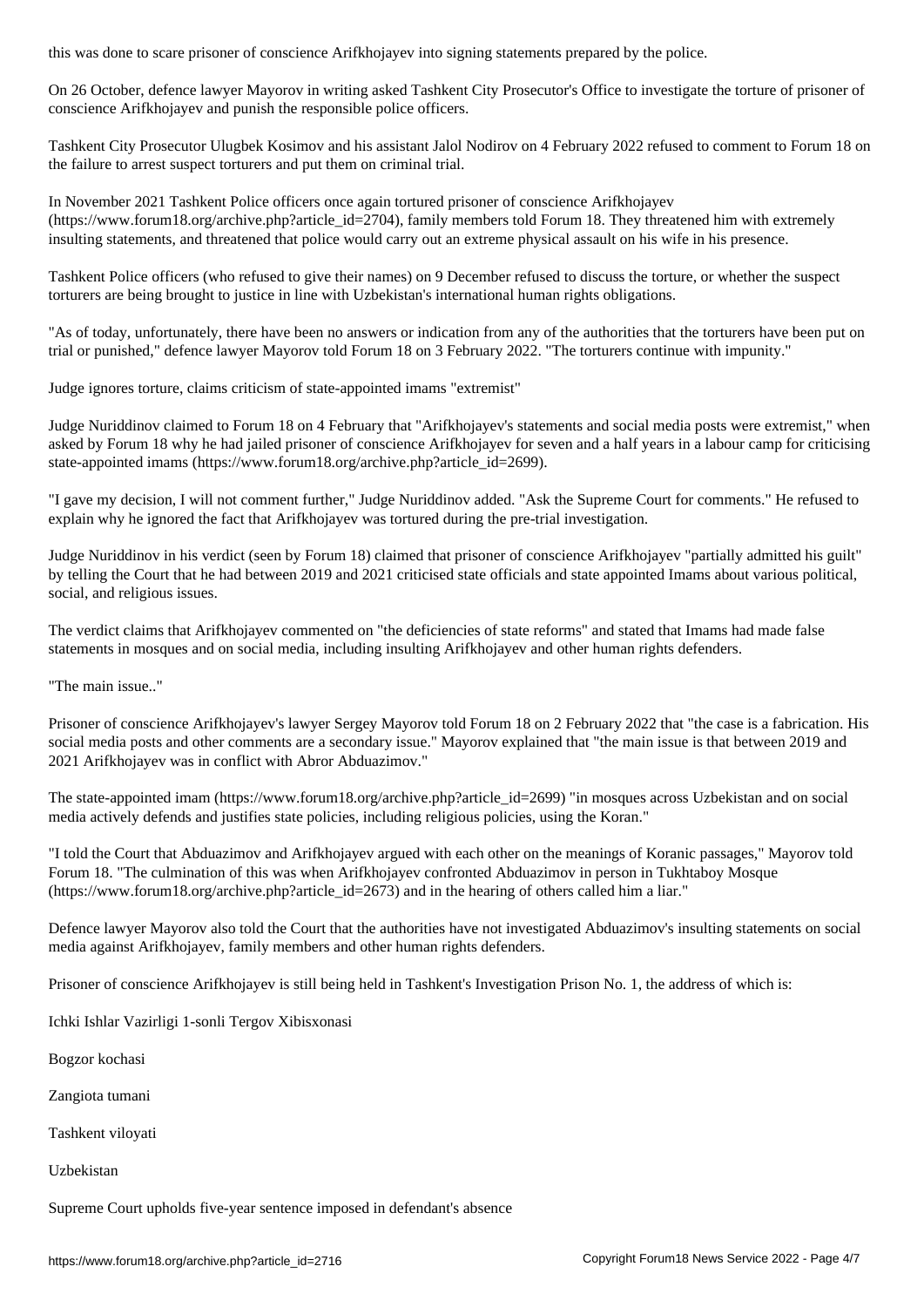In July 2021, a Tashkent court handed 47-year-old Odilbek Khojabekov a five-year labour camp sentence (https://www.forum18.org/archive.php?article\_id=2688) in absentia to punish him for returning from the haj pilgrimage to Mecca with Islamic literature.

On 28 January 2022 the Supreme Court in Khojabekov's absence upheld the five-year prison term. The Supreme Court did not answer multiple calls from Forum 18 on both 3 and 4 February.

A Religious Affairs Committee "expert analysis" (https://www.forum18.org/archive.php?article\_id=2688) of Islamic texts and his mobile phone claimed that the books he had brought back from the haj "can lead to confusion and misunderstanding among the population, and therefore their import to Uzbekistan is banned". No reason is given for these claims, and officials refused to answer questions.

A first trial in 2019 gave Khojabekov a suspended sentence which was later removed for good probation behaviour.

A criminal case was in 2020 opened against Khojabekov for the same "crime", as he was claimed to have erased a short Muslim text from his mobile phone before he went on the haj. The State Security Service (SSS) secret police then pressured ordinary police, prosecutors, and others into giving what the family insists is false testimony at a second hearing which ordered him jailed (https://www.forum18.org/archive.php?article\_id=2688). He is in hiding fearing for his safety.

Trauma surgeon arrested by National Guard

Doctor Alimardon Sultonov, a devout Muslim known for discussing freedom of religion and belief issues (https://www.forum18.org/archive.php?article\_id=2604), works as a trauma surgeon at Ellikkala Central State Hospital in the north-western Karakalpakstan Region. On 18 January the National Guard arrested him, and charges have been brought him under Criminal Code Article 244-1, Part 3 (d) ("Production, storage, distribution or display of materials containing a threat to public security and public order" "using the mass media or telecommunication networks, as well as the world wide web") (https://www.forum18.org/archive.php?article\_id=2699), his parents told Forum 18.

Police told Sultonov's parents that the arrest was "for criticising President Mirziyoyev, state-appointed imams (https://www.forum18.org/archive.php?article\_id=2699) and other officials". Police also stated that they had warned Dr Sultonov that he should stop doing this, but he carried on.

Previous prosecution and sentence

In March 2020 Dr Sultonov questioned why local authorities had publicly stated that there were no coronavirus cases in Ellikala (https://www.forum18.org/archive.php?article\_id=2614), as he suspected that the authorities had concealed the real figures. "I had access to the statistics centre database," he noted, "and have read that the number of deaths was 20."

After Dr Sultonov called, five ordinary police, Interior Ministry, and State Security Service (SSS) secret police officers came from the regional capital Nukus to question him (https://www.forum18.org/archive.php?article\_id=2604), confiscate a computer with religious texts, and then open a criminal case against him. Interior Ministry officials told Dr Sultonov that "those who wear a beard are terrorists" (https://www.forum18.org/archive.php?article\_id=2586).

After considering a range of charges against Dr Sultonov, prosecutors finally brought charges (https://www.forum18.org/archive.php?article\_id=2564) under a new Criminal Code Article 244-5 ("Dissemination of knowingly false information about an infectious disease") (https://www.forum18.org/archive.php?article\_id=2699), as well as under Criminal Code Article 244-3 ("Illegal production, storage, import or distribution of religious literature").

Dr Sultonov denied the charges, but on 24 November was given a 14-month restricted freedom sentence (https://www.forum18.org/archive.php?article\_id=2626). The restrictions meant that Dr Sultonov had to report regularly to Ellikala

District Police and having to be at home from 10 pm to 6 am every day. He could not leave the District without police permission, and was banned from using "means of communication" including the internet. He also could not participate in public events or festivities. He kept his job at the hospital, but was not able to do night shifts for the duration of his sentence.

On 3 March 2021 Dr Sultanov was freed from his sentence (https://www.forum18.org/archive.php?article\_id=2649), but on 12 April 2021 his restricted freedom sentence was reinstated (https://www.forum18.org/archive.php?article\_id=2673). On 18 June police raided Sultonov's flat. "They talked with me loudly and insulted me in front of my parents,"

(https://www.forum18.org/archive.php?article\_id=2673) Sultonov told Forum 18 on 30 June. They warned me that if I do not stop using internet and do not stop my criticism of the regime, they can turn my restricted freedom to imprisonment."

"I am constantly being followed"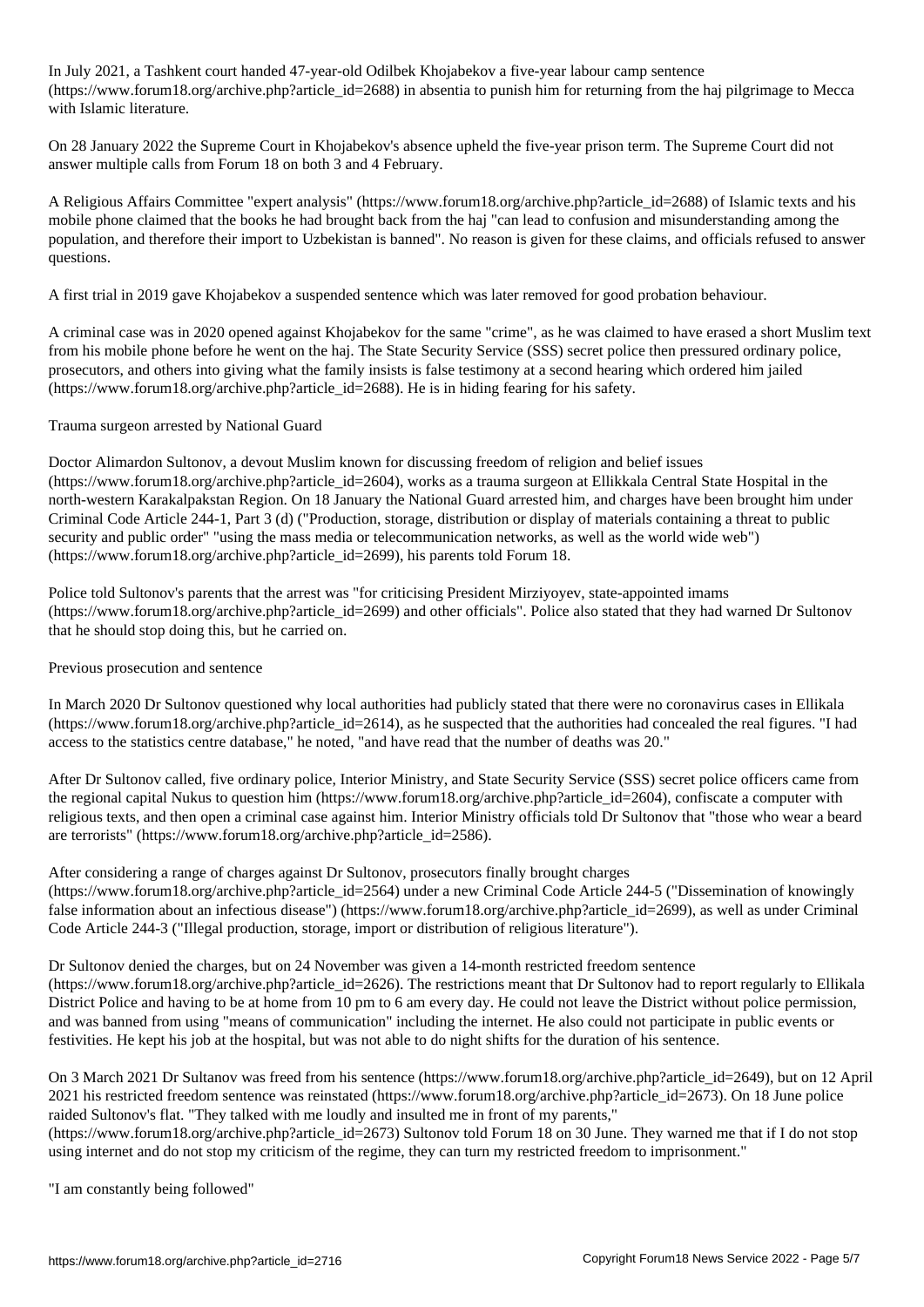and in cars have openly loitered and parked outside his home and watched him. In one example, on 14 January he commented that "I am constantly being followed. When I went yesterday to Urgench outside Karakalpakstan Region a car with several men followed our car all the way to Urgench and back."

"Alimardon always struggled for the rights of the Muslims," his parents commented to Forum 18. "He is no extremist, yet is harassed with continuous police pressure."

## National Guard arrest

On 17 January 2022, six National Guard officers came from Nukus to Ellikkala Central State Hospital, claiming they only wanted to search Dr Sultonov's office and confiscate his computer.

The National Guard, founded in 1992 by the then President Islam Karimov, is part of the military and is regarded as equal to the Navy, Army, and Air Force. Among its roles is guarding high-ranking regime officials such as the President. It is very unusual for it to be involved in freedom of religion or belief cases, the first known such time being a November 2018 raid on Tashkent Baptists meeting for worship (https://www.forum18.org/archive.php?article\_id=2433). Asked why the military were involved, officials said "it is a special operation".

An official (who refused to give his name) who answered the phone of Muzaffar Khusanov of the General Section of the Presidential Administration, claimed to Forum 18 on 4 February that Khusanov is not available, and that "the National Guard did not arrest him but was there to ensure public order. Arresting individuals is not within its competence."

An official (who refused to give his name) who answered the phone Mukhtorjon Yusupov, Chief of the Karakalpakstan Directorate of the National Guard, on 4 February refused to discuss Dr Sultonov's arrest.

Sultonov suspected the National Guard came to arrest him and refused to let them into his office. The next day, 18 January, the National Guard came to his home claiming they only wanted to talk to him at the nearest police station. "I myself drove him there in our car," his mother stated. "But when we arrived at Buston Police Station they immediately handcuffed him."

Parents not allowed visits, senior Interior Ministry Special Investigator leading case

Sultonov's parents have not been allowed to visit him, and Interior Ministry Special Investigator Colonel Gairat (who refused to give his surname) told them on 1 February that only his lawyer can see him. The Investigator refused to give any reasons and said that Dr Sultonov had refused to see a state-appointed lawyer.

Interior Ministry Special Investigator Colonel Gairat on 1 February refused to explain why Sultonov was arrested. "I cannot discuss the case with you," he claimed to Forum 18. An official of the Ministry's Press Service on 3 February confirmed that Colonel Gairat is leading the case.

"A clear signal .. that any criticism will be severely punished"

Human rights defender Urlayeva of the Human Rights Alliance commented on the cases of prisoners of conscience Arifkhojayev and Sultonov that "these human rights defenders only want the authorities to allow Muslims freedom. They want our society to be democratic. They express their opinions of how they understand Islam." She added that "imprisoning them is a clear signal from the state to society that any criticism will be severely punished".

Human rights defender Urlayeva also said that she thinks that "the state wants to imprison those who actively defend other Muslims' rights, who are active human rights defenders, and who influence public opinion. This is true for example of Sultonov who cooperated with us. It is sad."

Detention, torture, and imprisonment of Muslims in Kashkadarya

Muslim former prisoner of conscience Khayrullo Tursunov was freed from prison on 16 June 2021 (https://www.forum18.org/archive.php?article\_id=2673). He had been in June 2013 sentenced to 16 years in jail for meeting privately with other Muslims without state permission to study the Koran and pray (https://www.forum18.org/archive.php?article\_id=1851).

While in prison Tursunov was repeatedly tortured, including by being not allowed to read the Koran or pray the namaz (https://www.forum18.org/archive.php?article\_id=2635).

Police in the southern Kashkadarya Region detained former prisoner of conscience Tursunov and other Muslims in November 2021, warning them not to meet to sharing a meal and praying together. Some were tortured